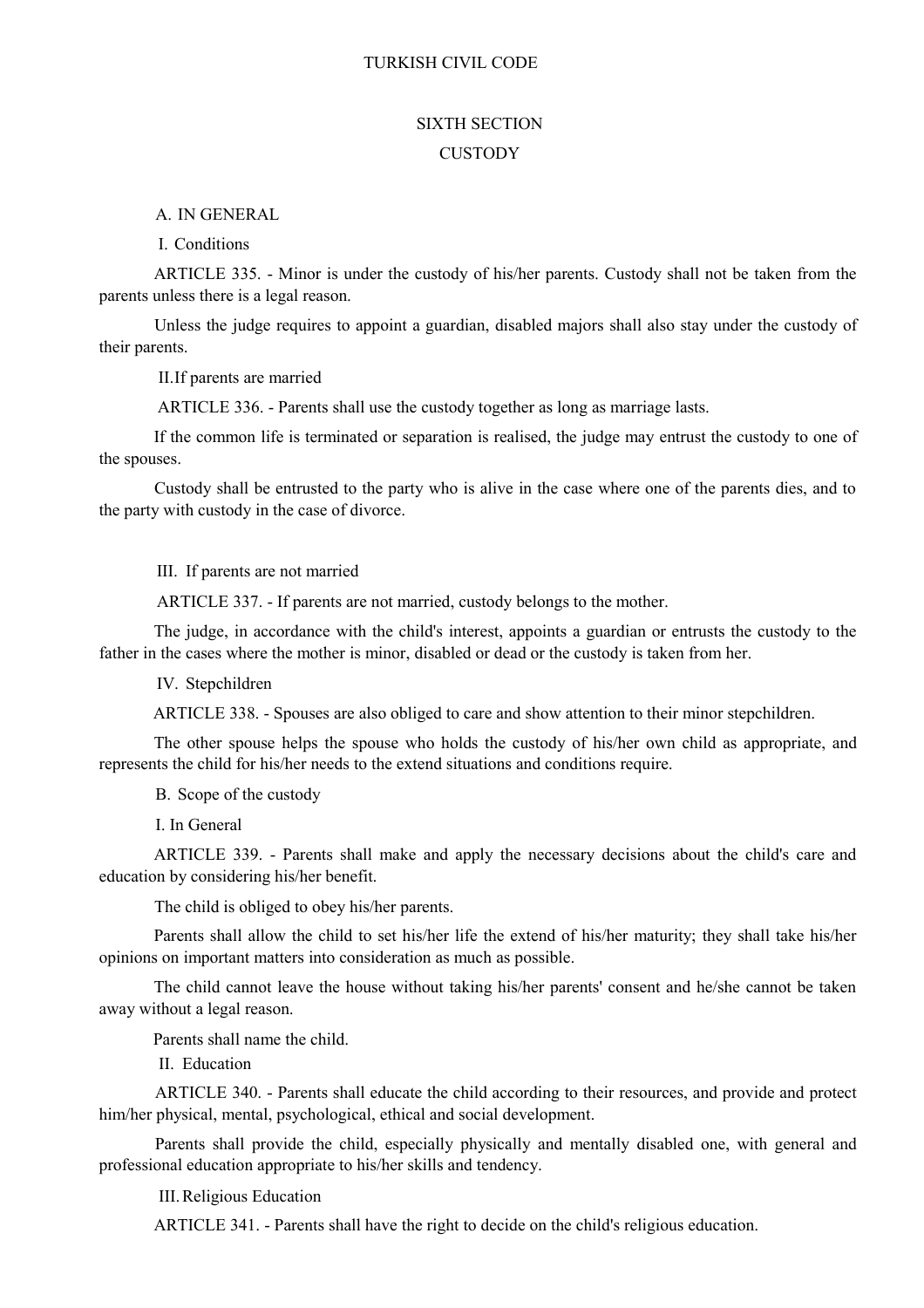Any agreement restricting this right of the parents shall be invalid. A major shall

be free to choose his/her religion.

IV.Representation of the child

ARTICLE 342. - Parents are the legal representatives of the child against third persons within the framework of the custody.

Bonafide third persons may assume that each of the spouses act with the consent of the

other.

Except the issues depending on the permission of the probation authorities, provisions regarding the representation of disabled shall apply on the representation of custody.

V. Acting capacity of the child

ARTICLE 343. - Acting capacity of the child who is under custody is similar to the capacity of the person under probation.

The child shall be responsible of his/her dept with his/her own property regardless of rights of the parents on the property of the child.

VI. Representation of family by the child

ARTICLE 344. - Child under custody may carry out legal transactions on behalf of the parents with their consent, if he/she has the sensibility; parents shall incur debt on account of these transactions.

VII.Legal transactions between the child and parents

ARTICLE 345. - A child incurring a debt due to a legal transaction carried out between the child and mother or father, or between the child and a third person for the benefit of the parents shall depend on a judge's approval or participation of a guardian.

C. Protection of the Child

I. Protection measure

ARTICLE 346. - In the case where the benefit and development of the child are in danger, and if the parents cannot find a remedy for or are not able to cope with the situation, the judge shall take necessary measures for the protection of the child.

II. Placement of Children

ARTICLE 347. - If physical and psychological development of the child is found to be in danger or the child is abandoned adoptively, the judge may place the child with another family or in an institution by taking him/her from the parents.

If remaining of the child within the family disturbs the peace of the family to a degree that cannot be expected from the family or there is no other way under the circumstances, the judge may take the same measures upon the request of the parents or the child.

If the parents or the child cannot afford to pay the expenditures rising from these measures, they shall be born by the State.

Provisions regarding alimony are reserved.

III. Abolishment of Custody

1. In General

ARTICLE 348. - If no result from the other measures regarding the protection of the child is accomplished or these measures are predicted to be insufficient, the judge may decide to abolish the custody in the case where:

1. the parents cannot fulfill their custody duty as required due to one of the reasons of inexperience, illness, disability, being in another place or such.

2. the parents do not give the child sufficient care or neglect their responsibilities for him/her.

If custody of both the mother and father is abolished, a guardian shall be appointed to the child.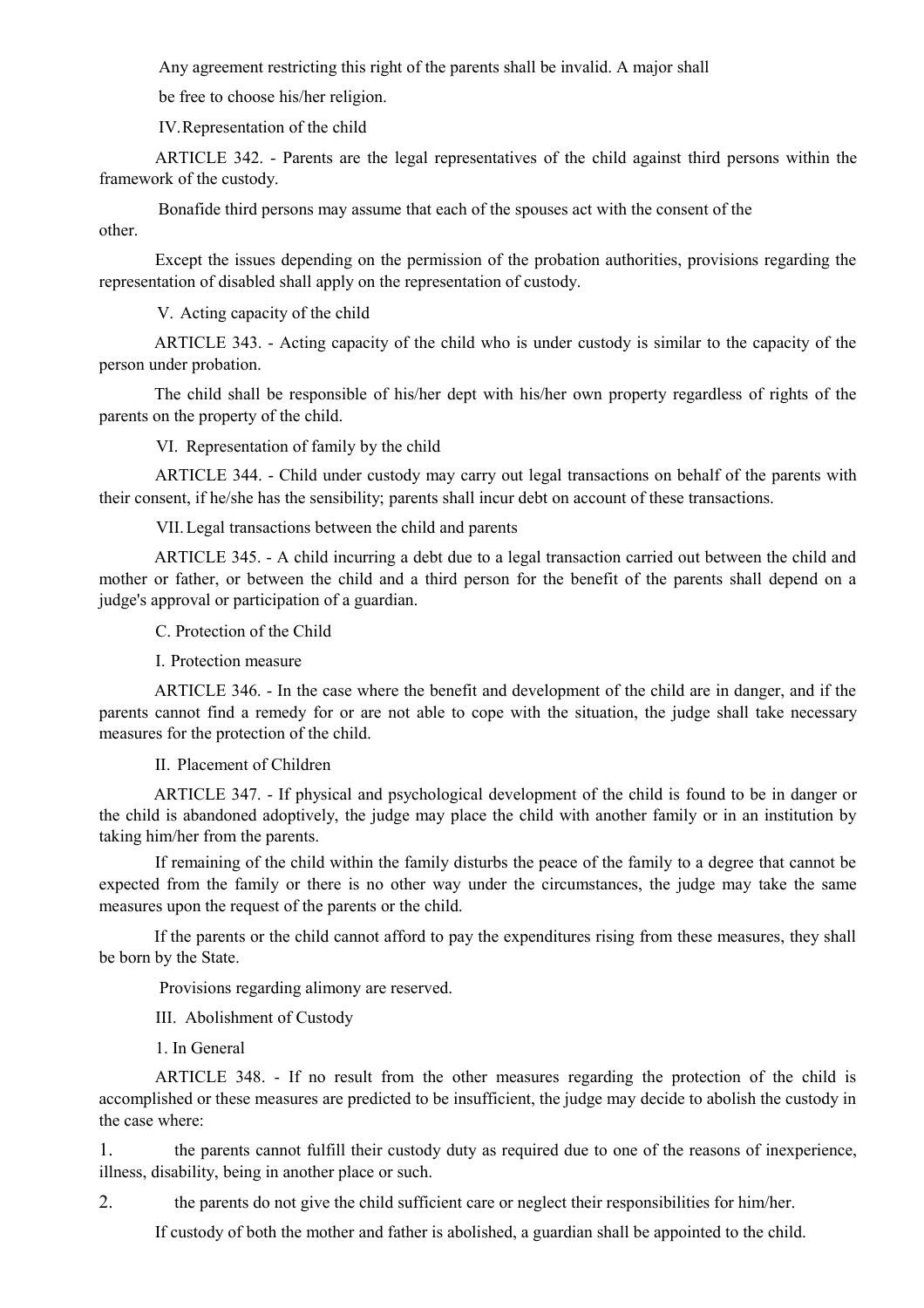Unless stated otherwise in the decision, abolishment of custody shall include all existing children and children to be born.

2. In the case of remarriage of mother or father

ARTICLE 349. - Remarriage of the mother or father who has the custody does not require the abolishment of custody. However, as well as the custody owner may be changed for the benefit of child when necessary, a guardian may be appointed to the child by abolishing the custody according to the situation and conditions.

3. Liabilities of parents where custody is abolished

ARTICLE 350. - Where custody is abolished, liabilities of the parents to meet the children's care and education expenses shall continue.

If the parents or the child cannot afford to pay these expenses, they shall be born by the State.

Provisions regarding maintenance are reserved.

IV. Change in condition

ARTICLE 351. - Where there is a change in condition, measures regarding the protection of the child shall be adjusted to the new conditions.

If the reason necessitating the abolishment of custody is ceased, the judge shall give the custody back upon the request of mother or father or ex-officio.

### **TÜRK MEDENÎ KANUNU**

**Kanun No. 4721 Kabul Tarihi : 22.11.2001** 

### ALTINCI AYIRIM

# **VELÂYET**

### **A. Genel olarak**

### *I. Koşullar*

**MADDE 335.-** Ergin olmayan çocuk, ana ve babasının velâyeti altındadır. Yasal sebep olmadıkça velâyet ana ve babadan alınamaz.

### *Hâkim vasi atanmasına gerek görmedikçe, kısıtlanan ergin çocuklar da ana ve babanın velâyeti altında kalırlar.*

# *II. Ana ve baba evli ise*

**MADDE 336.-** Evlilik devam ettiği sürece ana ve baba velâyeti birlikte kullanırlar.

Ortak hayata son verilmiş veya ayrılık hâli gerçekleşmişse hâkim, velâyeti eşlerden birine verebilir.

Velâyet, ana ve babadan birinin ölümü hâlinde sağ kalana, boşanmada ise çocuk kendisine bırakılan tarafa aittir.

# *III. Ana ve baba evli değilse*

**MADDE 337.-** Ana ve baba evli değilse velâyet anaya aittir.

Ana küçük, kısıtlı veya ölmüş ya da velâyet kendisinden alınmışsa hâkim, çocuğun menfaatine göre, vasi atar veya velâyeti babaya verir.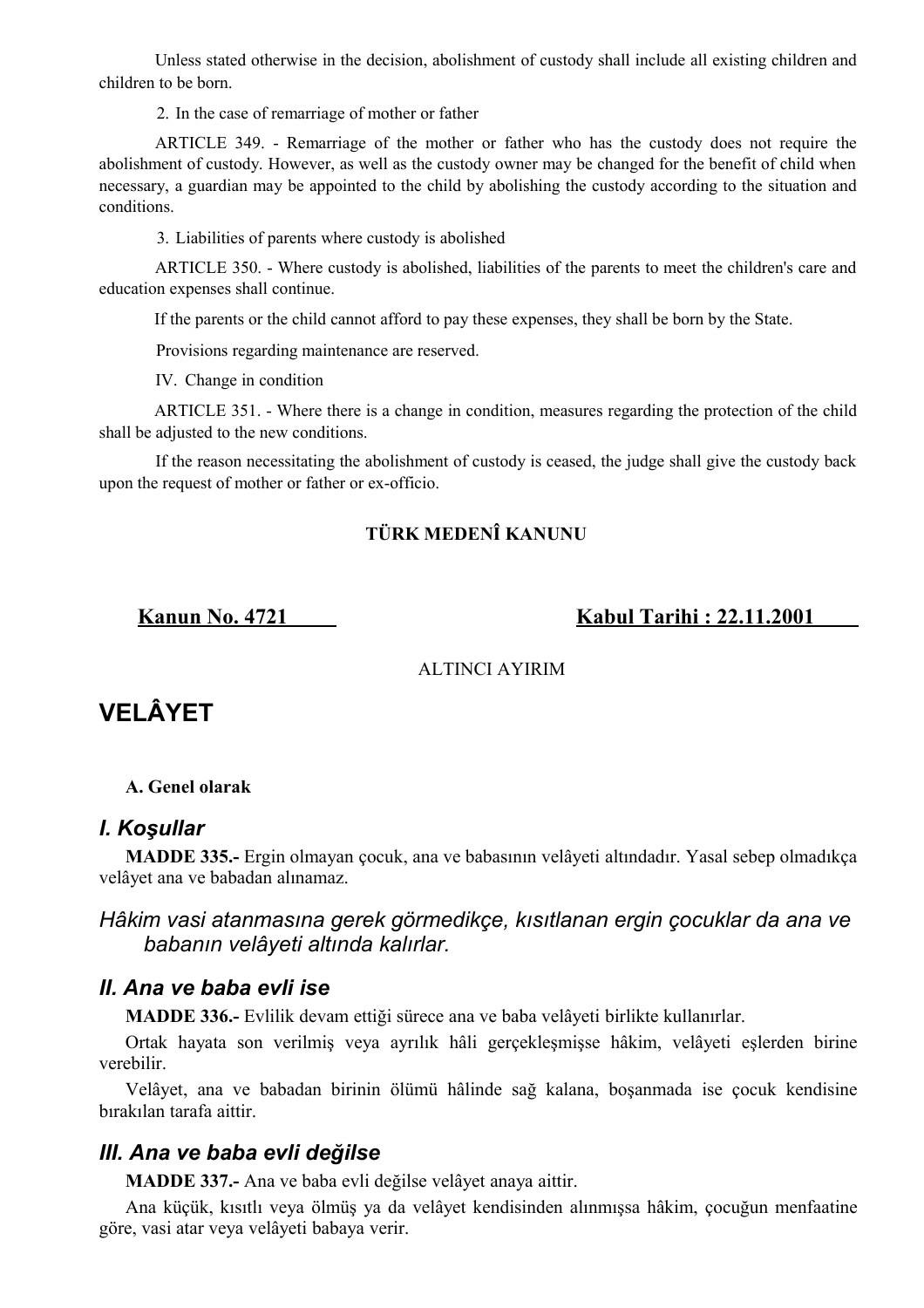### **IV. Üvey çocuklar**

**MADDE 338.-** Eşler, ergin olmayan üvey çocuklarına da özen ve ilgi göstermekle yükümlüdürler.

Kendi çocuğu üzerinde velâyeti kullanan eşe diğer eş uygun bir şekilde yardımcı olur; durum ve koşullar zorunlu kıldığı ölçüde çocuğun ihtiyaçları için onu temsil eder.

#### **B. Velâyetin kapsamı**

#### **I. Genel olarak**

**MADDE 339.-** Ana ve baba, çocuğun bakım ve eğitimi konusunda onun menfaatini göz önünde tutarak gerekli kararları alır ve uygularlar.

Çocuk, ana ve babasının sözünü dinlemekle yükümlüdür.

Ana ve baba, olgunluğu ölçüsünde çocuğa hayatını düzenleme olanağı tanırlar; önemli konularda olabildiğince onun düşüncesini göz önünde tutarlar.

Çocuk, ana ve babasının rızası dışında evi terkedemez ve yasal sebep olmaksızın onlardan alınamaz.

Çocuğun adını ana ve babası koyar.

#### **II. Eğitim**

**MADDE 340.-** Ana ve baba, çocuğu olanaklarına göre eğitirler ve onun bedensel, zihinsel, ruhsal, ahlâkî ve toplumsal gelişimini sağlar ve korurlar.

Ana ve baba çocuğa, özellikle bedensel ve zihinsel özürlü olanlara, yetenek ve eğilimlerine uygun düşecek ölçüde, genel ve meslekî bir eğitim sağlarlar.

#### **III. Dinî eğitim**

**MADDE 341.-** Çocuğun dinî eğitimini belirleme hakkı ana ve babaya aittir.

Ana ve babanın bu konudaki haklarını sınırlayacak her türlü sözleşme geçersizdir.

Ergin, dinini seçmekte özgürdür.

#### **IV. Çocuğun temsil edilmesi**

**MADDE 342.-** Ana ve baba, velâyetleri çerçevesinde üçüncü kişilere karşı çocuklarının yasal temsilcisidirler.

İyiniyetli üçüncü kişiler, eşlerden her birinin diğerinin rızasıyla işlem yaptığını varsayabilirler.

Vesayet makamlarının iznine bağlı hususlar dışında kısıtlıların temsiline ilişkin hükümler velâyetteki temsilde de uygulanır.

#### **V. Çocuğun fiil ehliyeti**

**MADDE 343.-** Velâyet altındaki çocuğun fiil ehliyeti, vesayet altındaki kişinin ehliyeti gibidir.

Çocuk, borçlarından ana ve babanın çocuk malları üzerindeki haklarına bakılmaksızın kendi malvarlığı ile sorumludur.

#### **VI. Çocuğun aileyi temsil etmesi**

**MADDE 344.-** Velâyet altındaki çocuk, ayırt etme gücüne sahip ise ana ve babanın rızasıyla aile adına hukukî işlemler yapabilir; bu işlemlerden dolayı ana ve baba borç altına girer.

#### **VII. Çocuk ile ana ve baba arasındaki hukukî işlemler**

**MADDE 345.-** Çocuk ile ana veya baba arasında ya da ana ve babanın menfaatine olarak çocuk ile üçüncü kişi arasında yapılacak bir hukukî işlemle çocuğun borç altına girebilmesi, bir kayyımın katılmasına ve hâkimin onayına bağlıdır.

#### **C. Çocuğun korunması**

#### **I. Koruma önlemleri**

**MADDE 346.-** Çocuğun menfaati ve gelişmesi tehlikeye düştüğü takdirde, ana ve baba duruma çare bulamaz veya buna güçleri yetmezse hâkim, çocuğun korunması için uygun önlemleri alır.